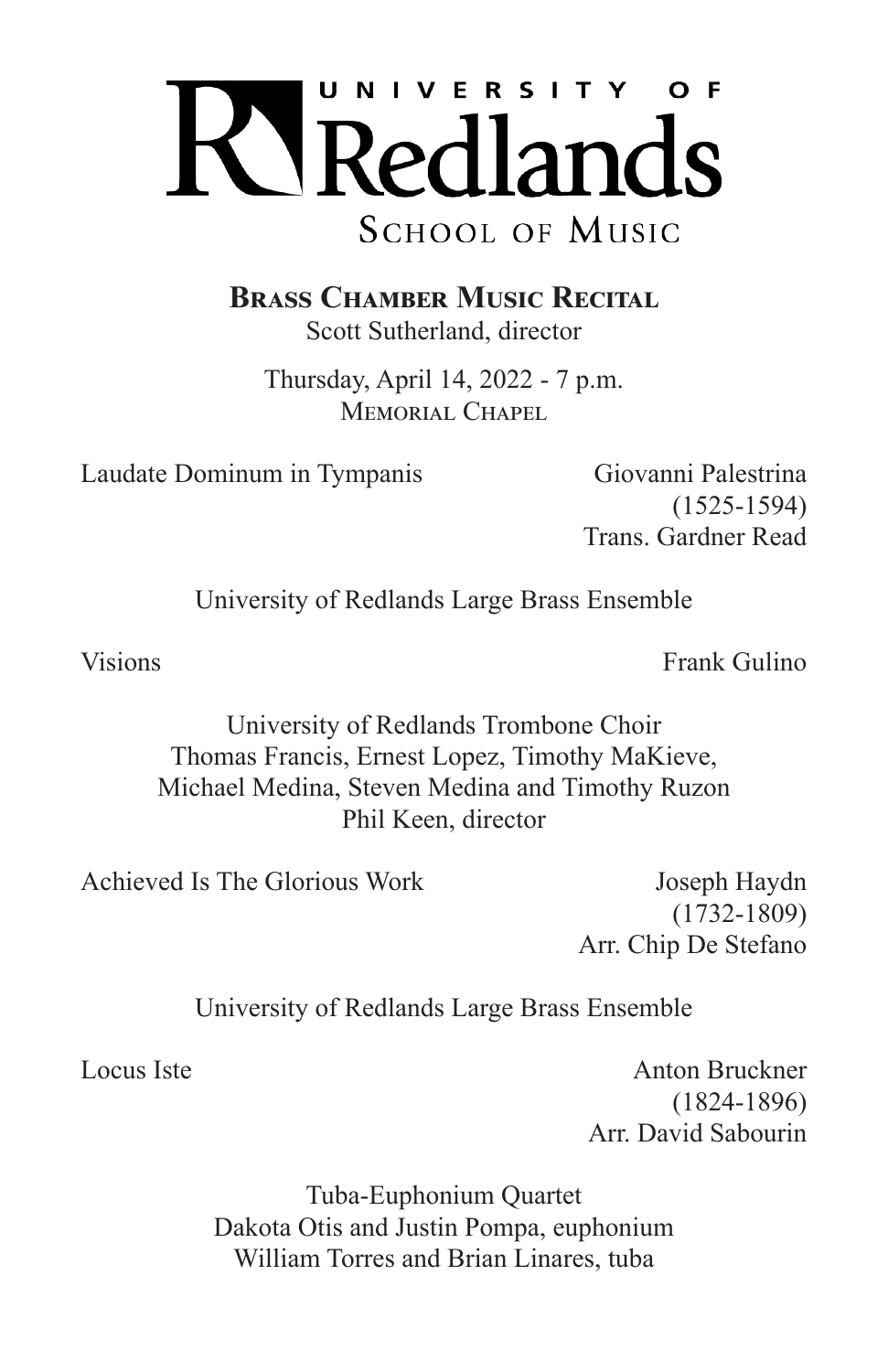Quartet No. 3 Kerry Turner I. The Sooners (b. 1960)

## Horn Quartet Brett Logbeck, Sarah Rodnick, Gloria Aranda and Sydney Horst, horn

A Shepherd In A Shade (1600) John Dowland

(1562-1626) Ed. Jay Lichtmann

Brass Quartet Angel Rivas, trumpet Sean Carranza and Alexa Velazco, horns Michael Medina-Castillo, trombone

Copland Portrait Aaron Copland (1900-1990) Arr. Scott Sutherland

> Brass Quintet Hannah Gaugush and Jonathan Hathaway, trumpets Jezreel Sanchez, horn Timothy Makieve, trombone Thomas Francis, bass trombone

Misty Mountains Cold from *The Hobbit*

David Donaldson, David Long, Steve Roche and Janet Roddick Arr. Scott Sutherland

PedalPoint Tuba-Euphonium Ensemble Dakota Otis, Justin Pompa, Emily Davis and Mackenzie Maxwell, euphonium Brain Linares, Timothy Ruzon and William Torres, tuba